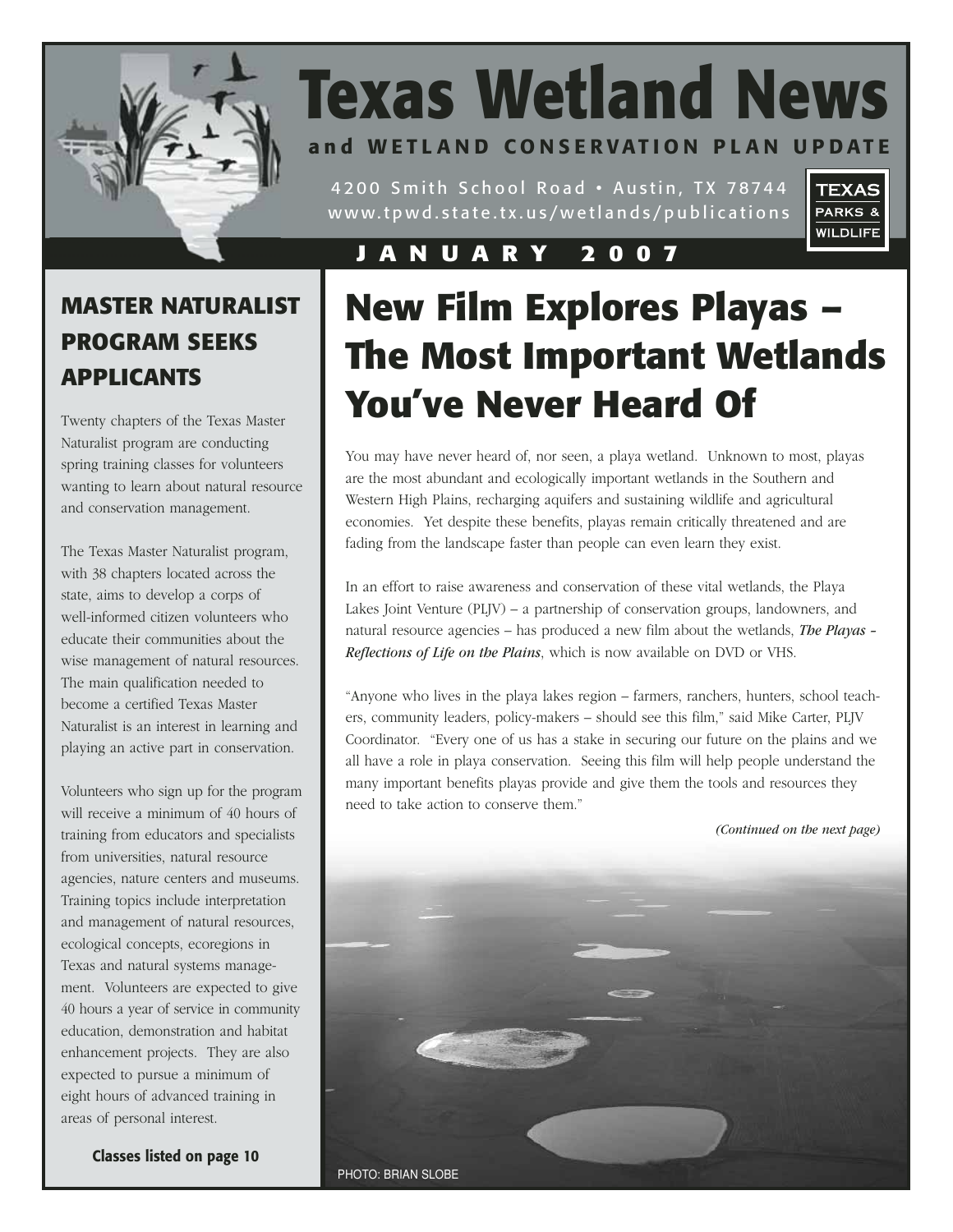### **Playa Film, continued**

The 28-minute film illustrates the values of playas to wildlife, water and people, threats to the wetlands and how people are working to conserve them. The film features sweeping aerial footage of playas captured by hot air balloon and interviews with playa experts, biologists, landowners and community leaders throughout the six-state playa lakes region.

Playas are shallow, seasonal wetlands found throughout the Southern High Plains. They are the primary source of recharge for the Ogallala Aquifer, and support millions of birds and other wildlife. There are more than 60,000 playas in the short grass prairie regions of Colorado, Kansas, Nebraska, New Mexico, Oklahoma and Texas – making them the most abundant wetland type in the region.

Major funding sponsors of the film include: the Lannan Foundation, ConocoPhillips, The Nature Conservancy, Playa Lakes Joint Venture, U.S. Fish and Wildlife Service, Colorado Division of Wildlife, Nebraska Game and Parks Commission, Kansas Department of Wildlife and Parks, Texas Parks and Wildlife Department, Kansas Alliance for Wetlands and Streams and Ducks Unlimited.

The film is available in either DVD or VHS format for \$5.95. Contact Debbie Slobe of the PLJV at debbie.slobe@pljv.org to request a copy.

For more information about playas, visit the PLJV Web site at **www.pljv.org** or call Debbie at (303) 926-0777.



## **Texas Master Naturalists – Lindheimer Chapter**

The Lindheimer Chapter of the Texas Master Naturalists has been an active partner with the U.S. Army Corps of Engineers (USACE) at Canyon Lake. One of the many projects for which the Lindheimer Chapter provides support is the restoration of the model riparian habitats that dot the USACE property around the lake.

Several years ago, the USACE constructed artificial wetland sites for demonstration purposes and to provide an attractive spot for indigenous wildlife. As maintenance of the sites became increasingly difficult due to manpower shortages in the USACE, the Lindheimer Master Naturalists has volunteered to perform maintenance and restoration of the constructed wetland sites.



The first wetland site -- almost fully restored. *The naturalists and their helpers removed almost a yard of material that had settled in the pond, divided and repotted the aquatic plants, removed overgrowth that had begun to cover the pond and removed invasive plants that had threatened to take over the entire area. There are three more sites to be restored.*

*Pictured: Carolyn Hyatt, primary project volunteer, and Chapter President Art Williams*

PHOTO: CHRIS SUMMERS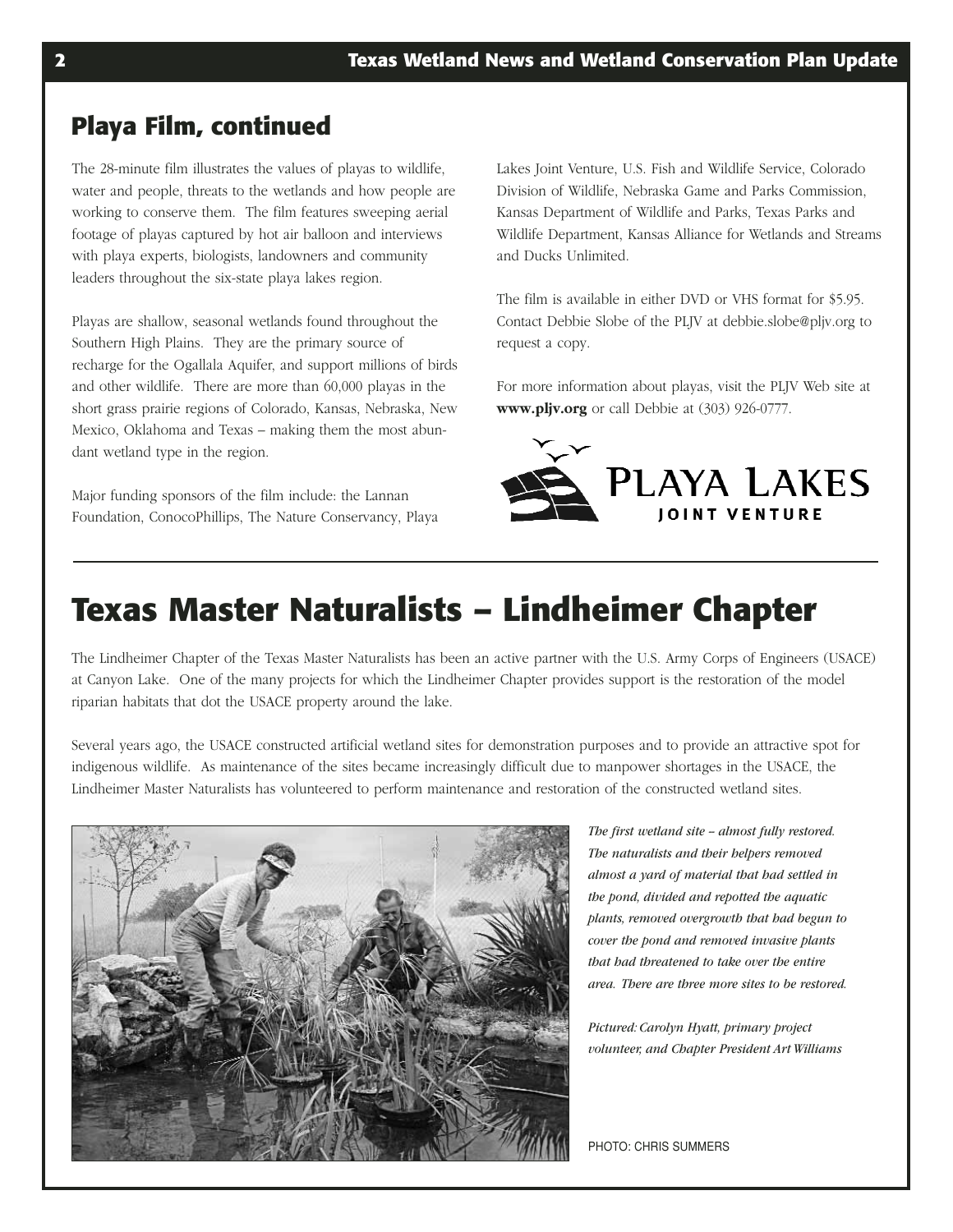## **Texas Master Naturalists – Heart of Texas Chapter**

The Lake Waco Wetlands is a constructed wetlands complex built to provide habitat mitigation to compensate for impacts that occurred to wetland areas when the level of Lake Waco was raised by seven feet in 2003. Located on about 300 acres on the North Bosque River, the site includes a riparian/bottomlands area along the river and an uplands forested area in addition to about 180 acres that has been flooded to create a functional wetland area.



*In June 2006, the Heart of Texas Chapter of the Master Naturalist Program attended Mussel Watch and Amphibian Watch training classes at the Lake Waco wetland area. A Mussel Watch Program has been started at the Lake Waco Wetlands, and an Amphibian Watch Program is planned for the future.*







PHOTOS: ANNETTE JONES

*The Heart of Texas chapter of the Master Naturalist Program helps maintain the Lake Waco Wetland area by performing cleanup projects to remove trash and debris from the Wetlands.*



**See the list on page 10 of Master Naturalist chapters in your area offering training classes, and get involved!**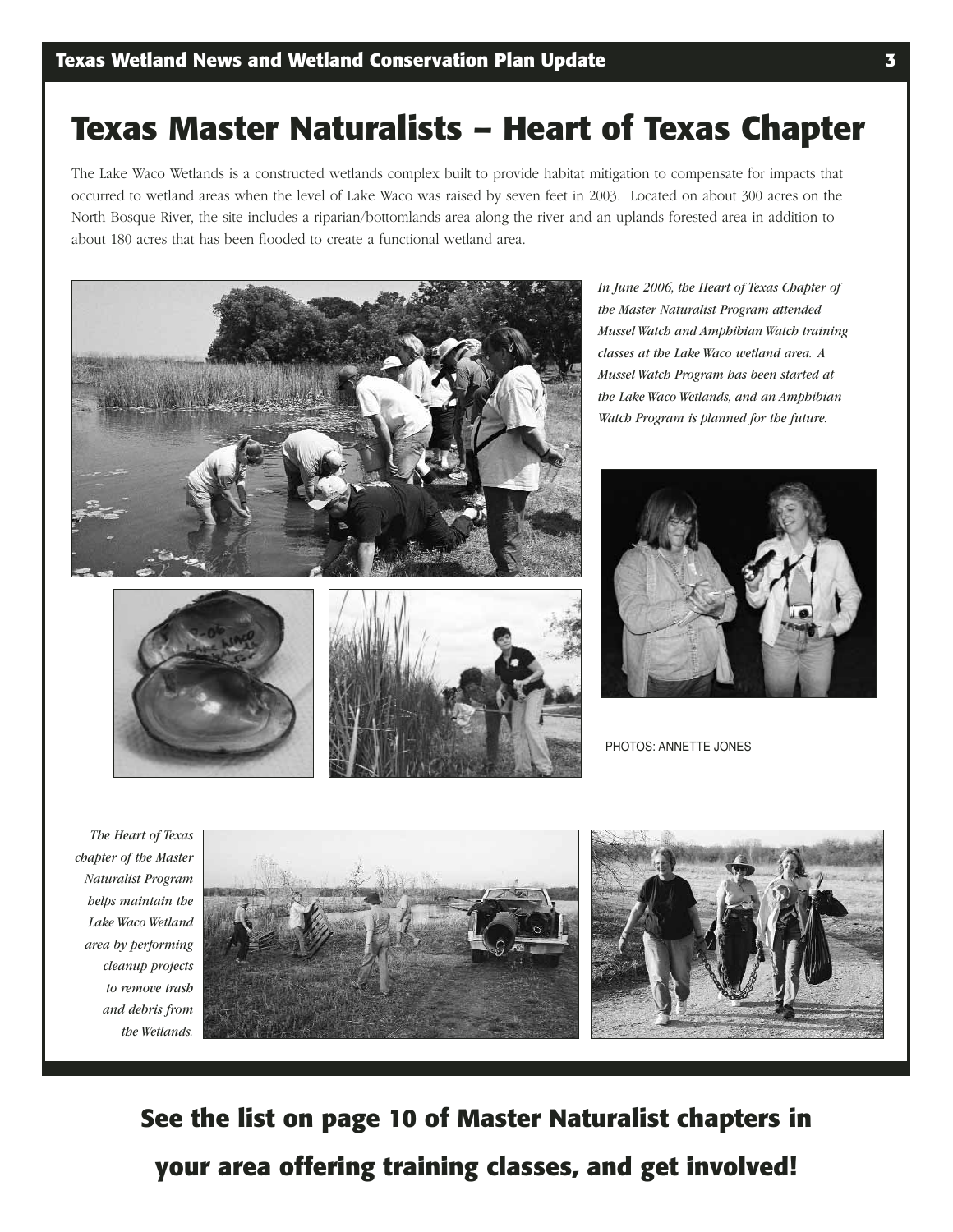# **New Survey Reveals High New Survey Reveals High Landowner Demand for Landowner Demand for Playa Conservation Playa Conservation**

*Debbie Slobe, PLJV Communications Team Leader*



**A new survey commissioned by the Playa Lakes Joint Venture (PLJV) found that most landowners with playas on their properties are willing to conserve them, and many say the wetlands are a positive presence on the land, primarily because they attract wildlife.**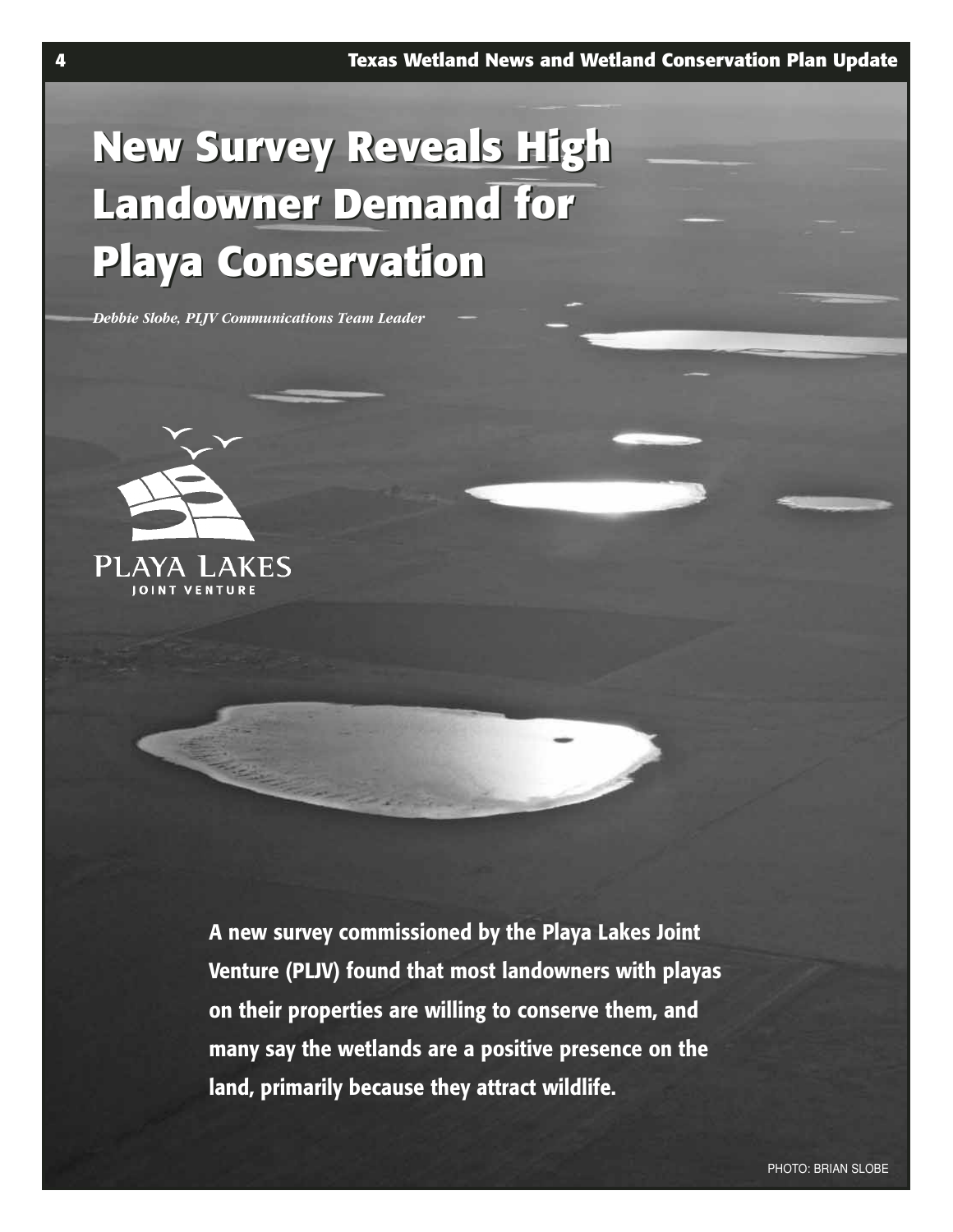The data signal that playa landowners are a potentially significant market for wetlands and wildlife conservation programs, like those offered through the U.S. Farm Bill, U.S. Fish and Wildlife Service Partners for Fish and Wildlife Program, state Landowner Incentive Programs and other private lands conservation programs.

"The results are encouraging for wildlife and wetlands conservation, especially going into the next Farm Bill reauthorization process," said PLJV Coordinator Mike Carter. "I think we and our partners need to ensure that wetlands and playa conservation programs are given greater attention in the next Farm Bill."

Based on the results of the "High Plains Landowner Survey 2006: Farmers, Ranchers and Conservation," a majority of playa landowners (74 percent) were willing (28 percent 'highly' and 46 percent 'moderately') to plant native grass buffers around playas if given an incentive, which is what Farm Bill programs like the Farmable Wetlands Program and Wetlands Conservation Non-Floodplain Initiative – otherwise known as CP23a – do. Grass buffers protect playas by filtering out eroded soils from surrounding cropland that can wash into and bury playa basins, and by filtering out contaminants from irrigation and storm water runoff.

### **"**

**We certainly have our work cut out for us in educating landowners about playas' link to the aquifer, and that by protecting playas, landowners are protecting their bottom line.**

**"**

Survey data also revealed that landowners like playas and the wildlife they attract. Sixty-eight percent of playa landowners say that the wetlands are an 'overall positive' feature on the landscape, with wildlife being the top benefit. Also, landowner (playa and non-playa owners) willingness was fairly significant for many other conservation practices such as removing invasive plant species (52 percent willing) and implementing grazing management plans (48 percent willing).

Survey data also revealed that although landowners are concerned about the future of the Ogallala Aquifer, not all understand playas' crucial role in groundwater recharge. Of 13 possible resources that might warrant additional conservation effort, landowners said they supported 'more conservation than now' for only one – the Ogallala Aquifer. However, about 50 percent of landowners did not know whether or not playas recharged groundwater, when in fact playas are the primary source of recharge for the aquifer.

"We certainly have our work cut out for us in educating landowners about playas' link to the aquifer, and that by protecting playas, landowners are protecting their bottom line," Carter said. "We expect that as more landowners understand this link, we might see a change in how they perceive playas. Perhaps recharge will begin to edge out wildlife in landowners' minds as the most important playa benefit. And perhaps we'll see even greater landowner willingness to conserve playas."

The High Plains Landowner Survey was conducted from March through May, 2006, by DJ Case and Associates on behalf of the PLJV. The 21-question survey was mailed to 1,800 landowners randomly selected from a Farm Service Agency list of agricultural producers in a six-state region that includes portions of Colorado, Kansas, Nebraska, New Mexico, Oklahoma and Texas. Final response was 26 percent (429 respondents). Error tolerances for this sample are +/- 2 to 5 percentage points (95 percent confidence level). Complete survey results and executive summary are available on the PLJV's Web site: **www.pljv.org**

Playas are seasonal wetlands found in abundance throughout the Southern and Western High Plains. There are more than 60,000 playas, or 500,000 playa acres, in a six-state area of Colorado, Kansas, Nebraska, New Mexico, Oklahoma and Texas. Playas are the primary source of recharge for the Ogallala Aquifer and are critical habitat for migratory and resident birds and other wildlife in the region. More than 70 percent of all playas have been altered from their natural state and have lost much of their wetland values. Sedimentation is the number one threat to playas, and more than 50 percent of the wetlands have been buried by eroded soils and are effectively 'fossilized' and no longer function as wetlands.

The PLJV is a partnership of state and federal wildlife and agriculture agencies, national and local conservation groups, businesses and private landowners dedicated to conserving playas, other wetlands and grasslands for the benefit of birds, other wildlife and people in the Southern and Western High Plains. Since the JV's inception in 1989, the partnership has raised nearly \$50 million to conduct more than 350 habitat conservation, research and outreach projects in the six-state playa lakes region. The playa lakes region includes: eastern Colorado and New Mexico, western Nebraska, Kansas and Oklahoma and the Texas Panhandle. For more information, visit the PLJV Web site: **www.pljv.org**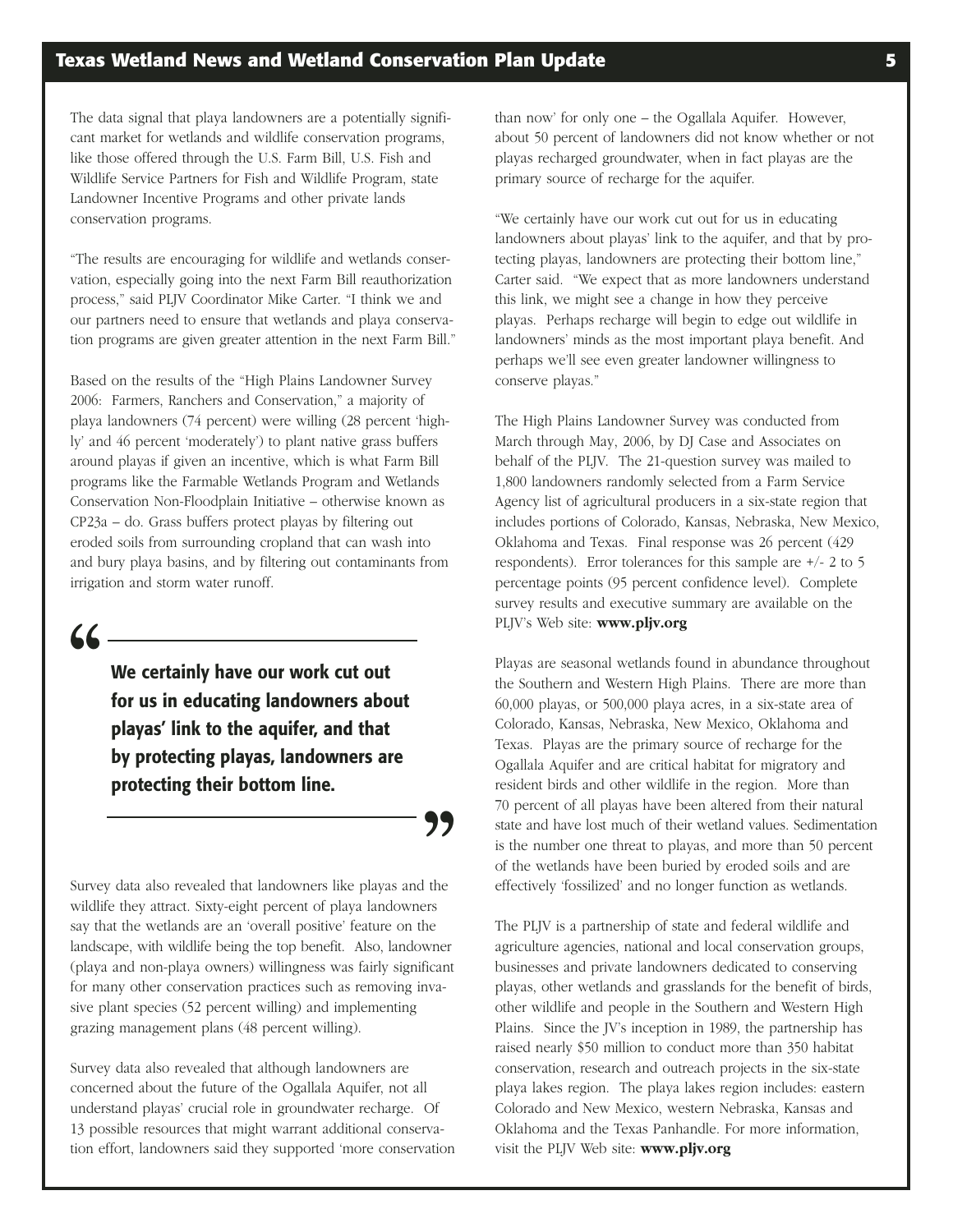# **Prairie Wetland Restoration at Sheldon Lake State Park**

#### *Andrew Sipocz and other TPWD staff. Photos by Andrew Sipocz.*

Sheldon Lake State Park is a 2,900-acre nature preserve and low-density educational park, specializing in the introduction of urban youth to the out-of-doors and wildlife. Sheldon Lake is geographically located on Texas' coastal plain, a shelf of very flat lands that gently tip downward toward the Gulf of Mexico. This plain was formed by the many rivers that flow through the state of Texas' interior – as the rivers carry sand, silt, and clay from north-northwest Texas to the Gulf of Mexico, the flatness of the coastal plain causes the river's currents to slow and deposit sediments. Over the millennia, a 100-mile wide or larger, slightly tilted terrace along the Gulf has been formed. Its edges are frayed by many bays – essentially "bite marks" where during past ice ages rivers had cut valleys into the shelf when sea levels were hundreds of feet lower than today due to the fact that massive amounts of water were sequestered in glacial ice sheets. When the sea rose to its present level, it flooded these valleys to form our bays.

Throughout the last 2 million years and perhaps 20 ice ages, Texas' rivers have meandered across the coastal plain, creating new channels and filling in old ones. Many of the old channels that had been filled in the past show up today as surface expressions – miles-long, winding swales are created as the water-filled clay that is deposited into them by floodwaters slowly consolidates – not unlike that utility line ditch in your

backyard that always shows back up after a rain no matter how much dirt you put into it. When these swales dried up and exposed the sediment that used to be under water to the wind, these fine sand and silt sediments would be carried from their original resting location to the slightly high prairie, being deposited and building up fields of "pimple mounds." These pimple mounds, also referred to as "mima mounds," are slight, circular dunes one to three feet high and often 30 feet around.

Over time, the effects of this wind erosion on the dry swales would result in a series of circular marsh ponds averaging six acres in size and one to three feet in depth along the length of the swales. When the first European settlers encountered the coastal plain, it encompassed 7 million acres, about one-quarter to one-third of which was marshland embedded in a sea of tallgrass prairie, crossed by great rivers lined with forests. Waterfowl and prairie chickens had abundant habitat, and deer sheltered in groves of trees and brush that grew in the deep loamy soil of crescent-shaped dunes that accumulated on the lee side of the largest ponds, while ivory-billed woodpeckers haunted the gallery forests along the rivers and bayous. This abundance and diversity of plants and wildlife was the geologic legacy of Texas' rivers and the millennia of sedimentreshuffling by wind and water that now has been almost completely erased.

*An example of one of the 1930 photos where historic channel scars, pothole wetlands and mima mounds are visible.*

*Through the process of field work and wetland restoration design, a restoration template was created and overlain on a current aerial photo of the site.*

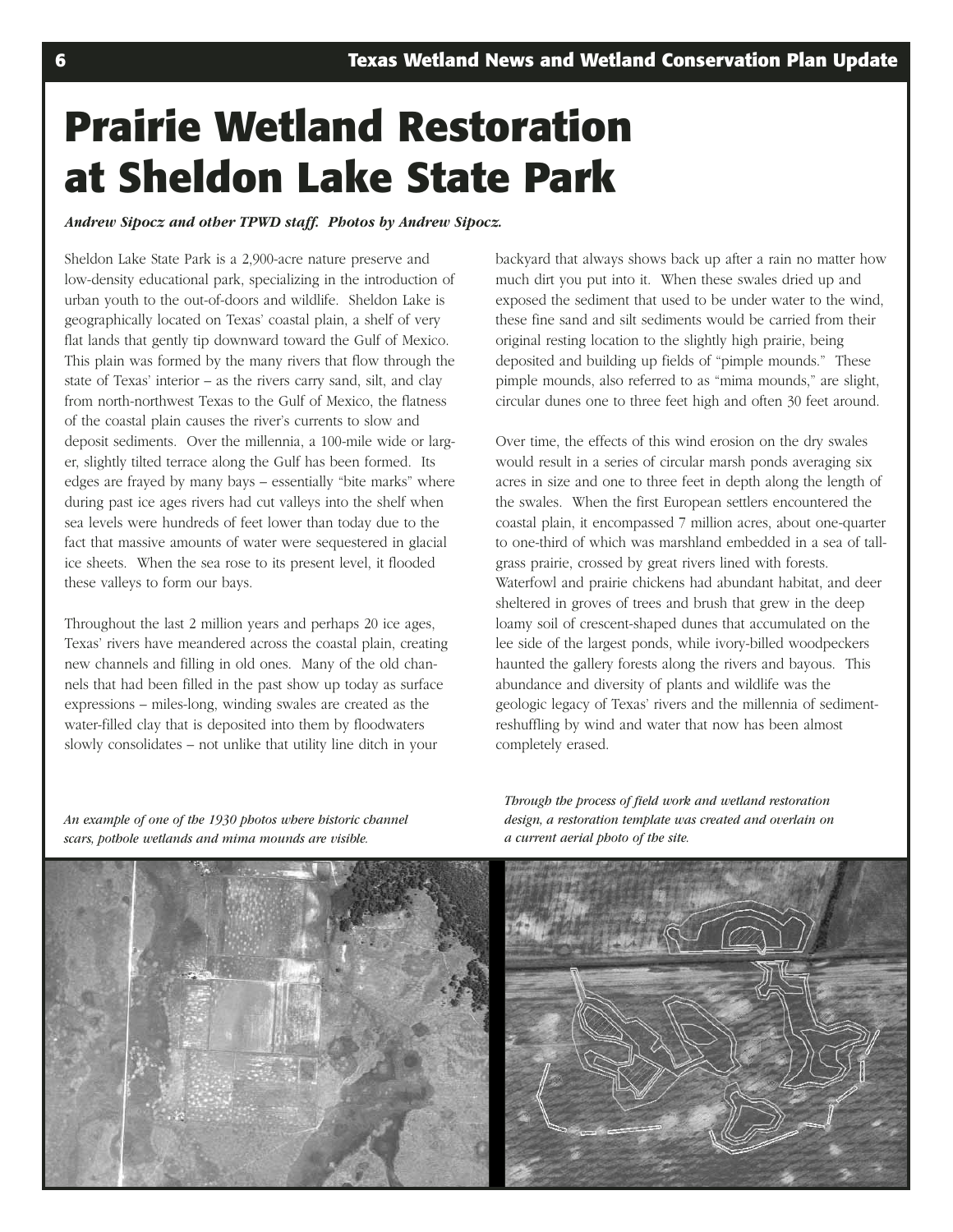Sheldon Lake State Park lies where the wooded eastern United States and the open grasslands of the west meet near the northern end of the coastal plain. The park was a mix of forest and true prairie – a land where distinct meadows filled with over-the-head grasses were ringed in by tall pine and oak forests. Settlers gave each such meadow a name. The prairie opening at Sheldon was part of Round Prairie and was bisected by Carpenters Bayou.

Carpenters Bayou was sandy and clear-watered, about two feet deep, 100 feet wide and filled with towering baldcypress. I imagine it was a dreamlike tableau when the first settlers traveling into the region broke out of the woods and saw for the first time the meandering line of cypress, with holly and sassafras clumped at their feet, growing within the middle of the vast prairie opening.

Aerial photos of the Sheldon area taken in 1930 show an overgrazed prairie with much of the underlying soil lain bare. The first attempts at rice farming within terraced paddies can be seen along the edges of some ponds, and broad, wet swales show a sparkle where water seeping down toward the Bayou reflected sunlight back to a camera probably mounted on the wing of a bi-plane. Carpenters Bayou was later dammed to capture water for Houston's war industries, which put two to eight feet of water over the prairie and the bayou.

The reservoir that resulted from the damming of Carpenters Bayou and land surrounding the reservoir was given to the City of Houston after the war and was then transferred to the state, which constructed a fish hatchery on the site and operated the property as a wildlife management area. Before the property was transferred to the state, an elevated water canal bisecting the reservoir was constructed, and that portion of the reservoir

east of the canal was to be kept drained as a condition of the property transfer. The drained lake re-exposed the bare bones of the prairie and wetland landscape that, by then, had been flooded for about 10 years. A clump of baldcypress that had taken root on a shallowly inundated ridge was left standing high and dry in one of the exposed fields.

The remaining reservoir, Sheldon Lake, now covers about 1,200 acres when full. The rest of the park includes 500 acres leased for crop agriculture and another 1,000 acres of streambeds, bottomland forests, marshes and swamps. Agricultural fields had been reestablished on the bare lands exposed by the draining of the eastern portion of the lake, and a portion of each crop was left in the fields for wildlife to feed on. At some point in the past, large land graders had been pulled across these fields, pushing upland soils into the re-exposed wetland ponds and swales in order to make the land as flat as possible for rice farming and yet also drain into a system of constructed ditches. This imitated what had been done on millions of acres of Texas' and Louisiana's coastal plains for rice agriculture. By the new millennium, the only hints of the site's original complex of prairie, meandering bayou and wetlands appeared to be a few very ancient, tall, and now mostly dead, baldcypress trees sticking up from the inundated channel at the head of Sheldon Lake.

Part of Texas Parks and Wildlife Department's mission includes the restoration of the state's parklands to pre-European settlement land conditions. This would at first appear to be an impossible task at Sheldon, as past landforms and vegetative communities seem to have been completely erased. In addition, initial attempts at wetland and prairie restoration on former rice lands in the region often resulted in the creation of muddy depressions that didn't sustain native wetland plants very well. As Texas' coastal plain soils differ greatly in their

*A bulldozer in the process of constructing wetland area #2. Wetland area #2 after the first good rain.*



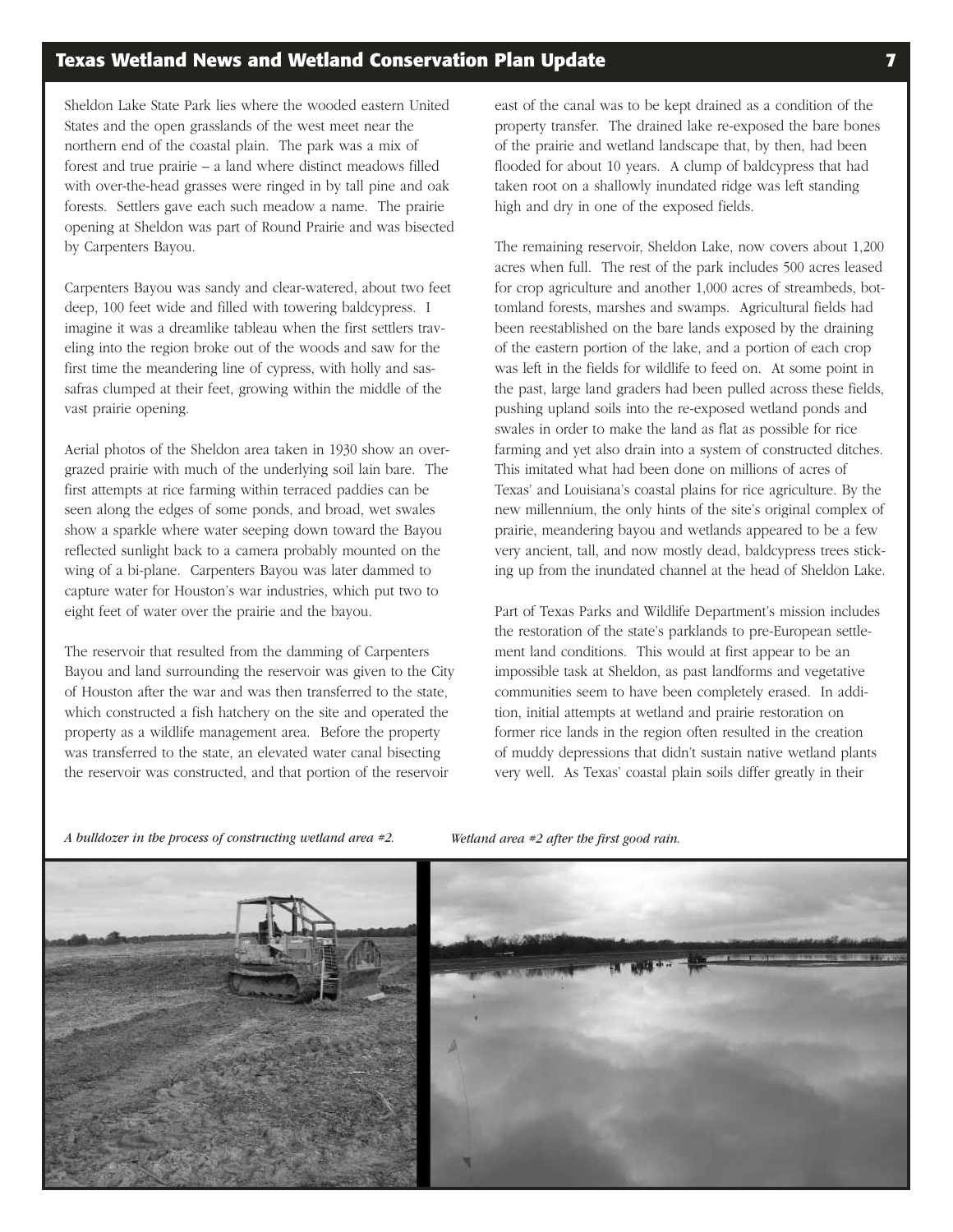texture and pH, their ability to support prairie and wetland vegetation also differs. In most rice fields, the uplands have been scraped and lowered to fill wetland areas, creating a situation in which the subsoil is close to the surface. The first restoration efforts didn't take this into account, and marshes were being established on the wrong soil type or worse, on areas covered by subsoils.

The solution to this problem lies within the understanding of how the original prairie and wetland landscape formed out of the coastal plain's geologic legacy, and how humans have altered it for agriculture and drainage. The template for recreating past landforms is evident on current aerial photos in the black and gray patterns of historic wetland and upland soils spread across the region's agricultural lands. These photos, coupled with precise land elevation surveys, soil pits (test holes), and the 1930 photos allowed biologists familiar with the region's geology to reconstruct the park's past land conditions. Modern aerial photos and surveys can be overlain onto the 1930 photos to see how the reconstructions match up with the fuzzy, almost century-old pictures. The resulting template does a reasonably good job of relocating the historic boundaries of forests, wetland ponds, prairie swales and the myriad sandysoiled "pimple mounds," the small dune formations that once spread across the otherwise clay loam prairies. The template developed for Sheldon even included design criteria such as original wetland depth and vegetation.

Approximately 40 acres within the park's agricultural fields was chosen for a pilot project wherein the historic wetland configuration and vegetation would be restored. The 1930 photo showed several prominent circular wetland ponds within the acreage, and the modern photos also showed darker areas where the ponds once lay, indicating the presence of some

wetland soil. A topographic survey was conducted over the wetland restoration area and showed that while the suspected historic wetland areas were up to eight inches lower than nearby historic mima mound areas, they had been sloped to completely drain downslope. Soil pits excavated within these slight depressions showed that the original wetland topsoil still lay buried beneath the upland soils used to fill them. This buried topsoil had a pH of 4.9 or was strongly acidic. Nearby former mima mounds, still present as areas of almost white-colored, silty soil, had had their topsoil almost completely removed by the land leveling process. Their original subsoil, a yellow clay material, lay less than a foot from the surface. The soil pH of the mima sites was 8.5 or strongly alkaline. These results help to explain how past wetland restoration failures may have occurred, as depressions excavated into former mima mound sites would be unlikely to sustain native wetland plants.

The soil pits, in conjunction with historic and current aerial photos and the topographic survey, were used to delineate historic wetland boundaries. In the center of each historic wetland basin, the original topsoil still existed and was unaltered by plowing; therefore, it was relatively straightforward to determine the depth of the original pond. Near the edges of the historic basins where the original wetland topsoil lay close to, or at, the present-day surface, it had been mixed with upland soil by plowing. In this case, the original wetland depth could be determined by identifying how deep the original wetland subsoil should have been buried (using the soil series description in the county soil survey) and then working backwards from there. For example, if it was supposed to have been buried by 18 inches of topsoil and, instead, was found 24 inches below the surface, then it was estimated that six inches of fill had been pushed onto the site. Through careful landscape forensics, a map of historic conditions was developed.



*Workers planting wetland area #3. Wetland area #3 in June 2004.*

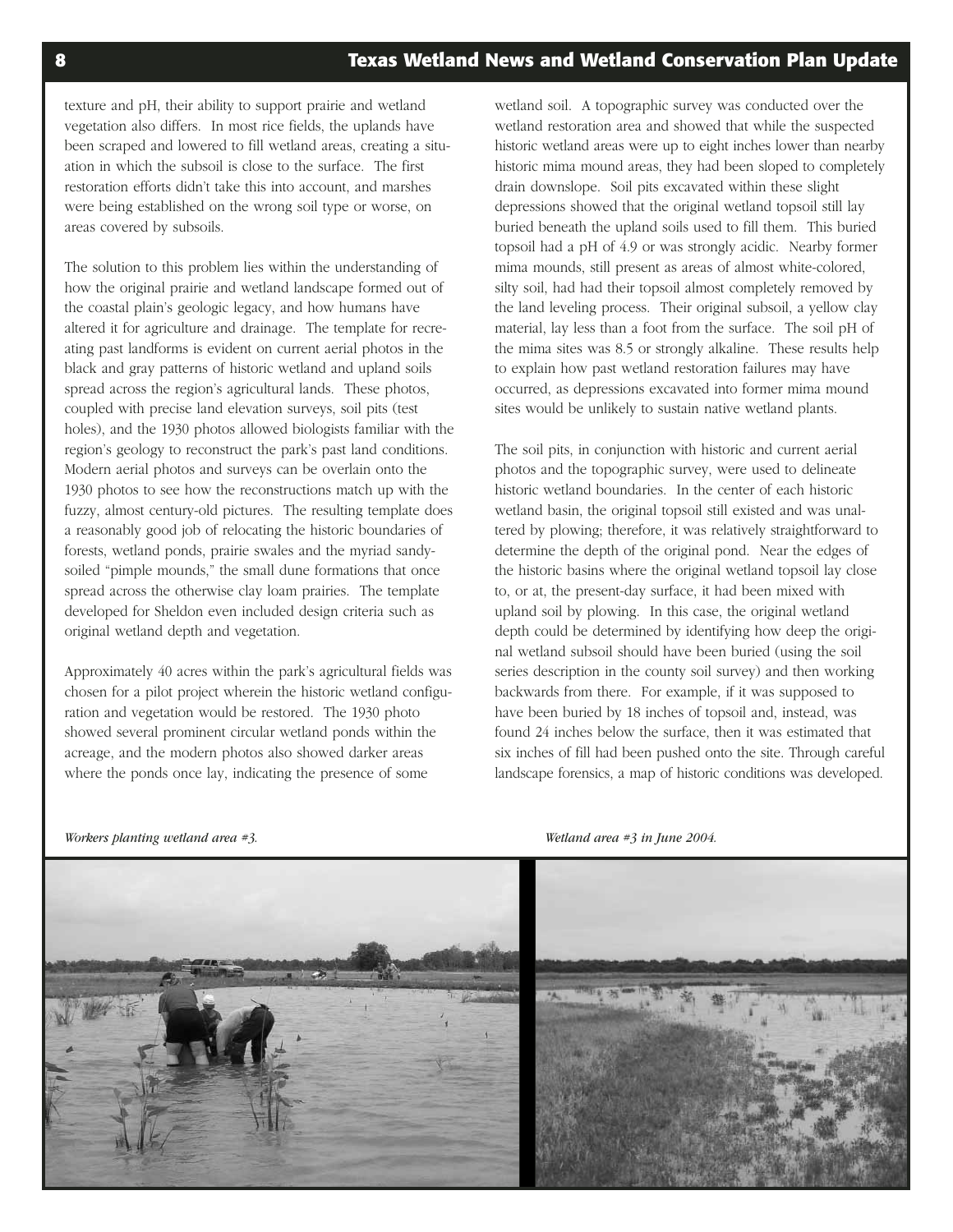### **Texas Wetland News and Wetland Conservation Plan Update 9**

The wetland boundaries were then staked out in the field, marking an earth-moving contractor's excavation boundaries. The wetlands were also marked with a line of stakes placed to demarcate the line of deepest excavation. Imagine a typical house roof placed upside down with the boundary stakes representing the gutters and the other stakes marking out the ridge line. Though the boundary was highly irregular and the centerline also wound around and was not of a uniform depth, the contractor had no problem envisioning the project and was tasked with creating roughly an even slope from the boundary stakes down to the centerline. The result was a pond with a highly irregular border and greatly varying slopes down to several places that were up to two feet deep. Four basins were excavated, with some of the material being used to construct a slight berm (six inches high at the most) at the bottom of the project's slope to help counteract the grading of the field and capture water, and the rest of the material was placed nearby but off-site. Approximately 10 acres of wetland were restored, and in addition, four mima mounds were reconstructed to a height of about 18 inches and a diameter of 30 feet by carefully scraping up the alkaline, white silt and fine sand that the land leveling and plowing had "smeared" over a larger area. The amount of soil moved wasn't large, as it was a tiny fraction of that amount excavated for a nearby fishing pond, so the cost of the work was about \$1,000 per acre of restored basin.

Native wetland plants were plugged into the basins by volunteers organized and supervised by staff from Texas Cooperative Extension's Coastal Watershed Program and local Texas Master Naturalists. Thirty-five species of plants had been previously collected and propagated from nearby remnant wetlands in anticipation of the project. A larger, 100-acre area surrounding the wetlands is being restored to tall-grass prairie. It was recently plowed, fertilized and planted with seed harvested from the coastal tall-grass prairie preserved within the Attwater Prairie Chicken National Wildlife Refuge. This work was done by a company that specializes in prairie restoration.

The 100-acre prairie with embedded wetlands will serve as the park's restoration centerpiece and is envisioned to host a new visitor center, nature trails and interpretive signage. The resulting restored wetlands have been very successful and now provide habitat to ducks, herons, egrets, rails, ibis, snakes, amphibians and even a small alligator. The prairie seed germinated in the summer of 2006 and has provided the beginning of a field of native tall grasses such as big bluestem, little bluestem, and Indiangrass, as well as prairie flowers such as coreopsis.

**It is hoped that this restoration project will serve as an example of how the large acreage of rice lands recently taken out of production can be restored to prairie and wetland to provide not only superior native pasture for cattle operations or hay meadows, but also as areas that landowners can use to hunt waterfowl and enjoy nature.**



*The restored wetland areas in July 2004. The restored wetland areas in September 2006.*

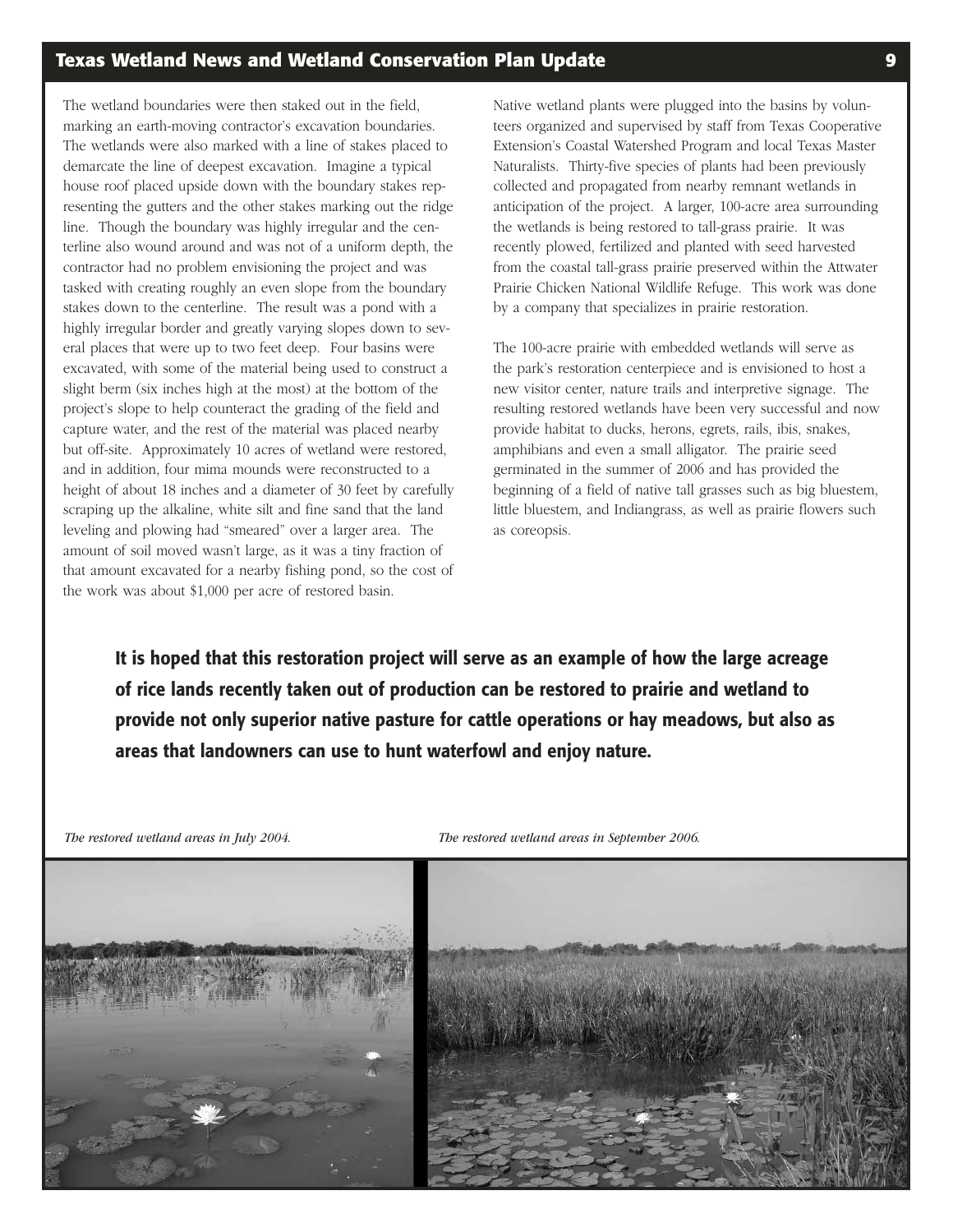# **Master Naturalist Training Classes**

**Texas Master Naturalist chapters offering volunteer training this spring are listed with contact information. Enrollment is limited in most chapters. Some registration deadlines are fast approaching, so contact a chapter near you to see if seating is still available.**

#### **ABILENE – Big Country Chapter**

Training begins April 2 with a registration deadline of March 20. Call (325) 672-6048 or e-mail g-bomar@tamu.edu for details.

#### **AMARILLO – Panhandle Chapter**

Training is being planned for a class to begin in February. For more information, call (806) 676-1483 or e-mail chassell05@cox.net

#### **AUSTIN – Capital Area Chapter**

The spring class is full but the chapter maintains a waiting list of prospective members. To be added to the waiting list, e-mail rw.myers@sbcglobal.net

#### **BAY CITY – Mid-Coast Chapter**

Class begins February 17 with a registration deadline of February 1. For details, e-mail paulmary0211@sbcglobal.net or call (361) 750-3679.

#### **BRENHAM – Gideon Lincecum Chapter**

(Austin, Colorado, Fayette and Washington counties) Classes start on February 3 with a registration deadline of February 2. For details, e-mail jredden@tconline.net or call (936) 878-1988.

#### **BURNET – Highland Lakes Chapter**

Training begins March 1, and registration is accepted until the class is full. For more information, e-mail hlmn@281.com

#### **CONROE/HUNTSVILLE – Heartwood Chapter**

Training begins March 10, and the application deadline is March 1. For information, e-mail texasnaturelover@earthlink.net or call (281) 381-3281.

#### **CLARKSVILLE – Red River Chapter**

Class orientation is scheduled for April 14, and training begins for this northeast Texas chapter on April 21. For additional information, e-mail asemrau@ntcc.edu

#### **DALLAS – North Texas Chapter**

Classes begin February 13. The registration deadline is January 12. Call (972) 964-3506 or e-mail dk.scott@verizon.net for details.

#### **EL PASO – Trans Pecos Chapter**

Spring training begins February 21, and registration is due February 14. For specific information, call (915) 842-0346 or e-mail chasgilbert@netzeor.net and list Master Naturalist training in the subject header.

#### **GALVESTON – Galveston Bay Area Chapter**

Training begins on March 1, and February 15 is the registration deadline. For complete details, call (281) 534-3413, ext. 3, or e-mail jmassey@ag.tamu.edu

#### **HARLINGEN – Rio Grande Valley Chapter**

Classes begin February 7 with a registration deadline of January 25. Call (956) 364-1410 or e-mail gma2tex@sbcglobal.net

#### **HOUSTON – Gulf Coast Chapter**

Classes begin February 26 with a registration deadline of February 12. For more information, call (713) 781-9553 or e-mail milliemorgan@hotmail.com

#### **JUNCTION – Western Edwards Plateau Chapter**

Members will host an open house on February 13 and begin classes on March 13. The registration deadline is February 16. For details, e-mail scottr@ctesc.net or call (325) 475-2271.

#### **LUBBOCK – South Plains Chapter**

Training will begin on March 1, and registration is due by February 15. For more information, call (806) 785-5079 or e-mail samcwhitehead@nts-online.net

#### **NAVASOTA – Tierra Cinco Chapter**

The chapter is in the process of organizing and plans to host the first training class in spring 2007. For details about the progress and plans, e-mail carawhitener@yahoo.com or call (936) 825-9242.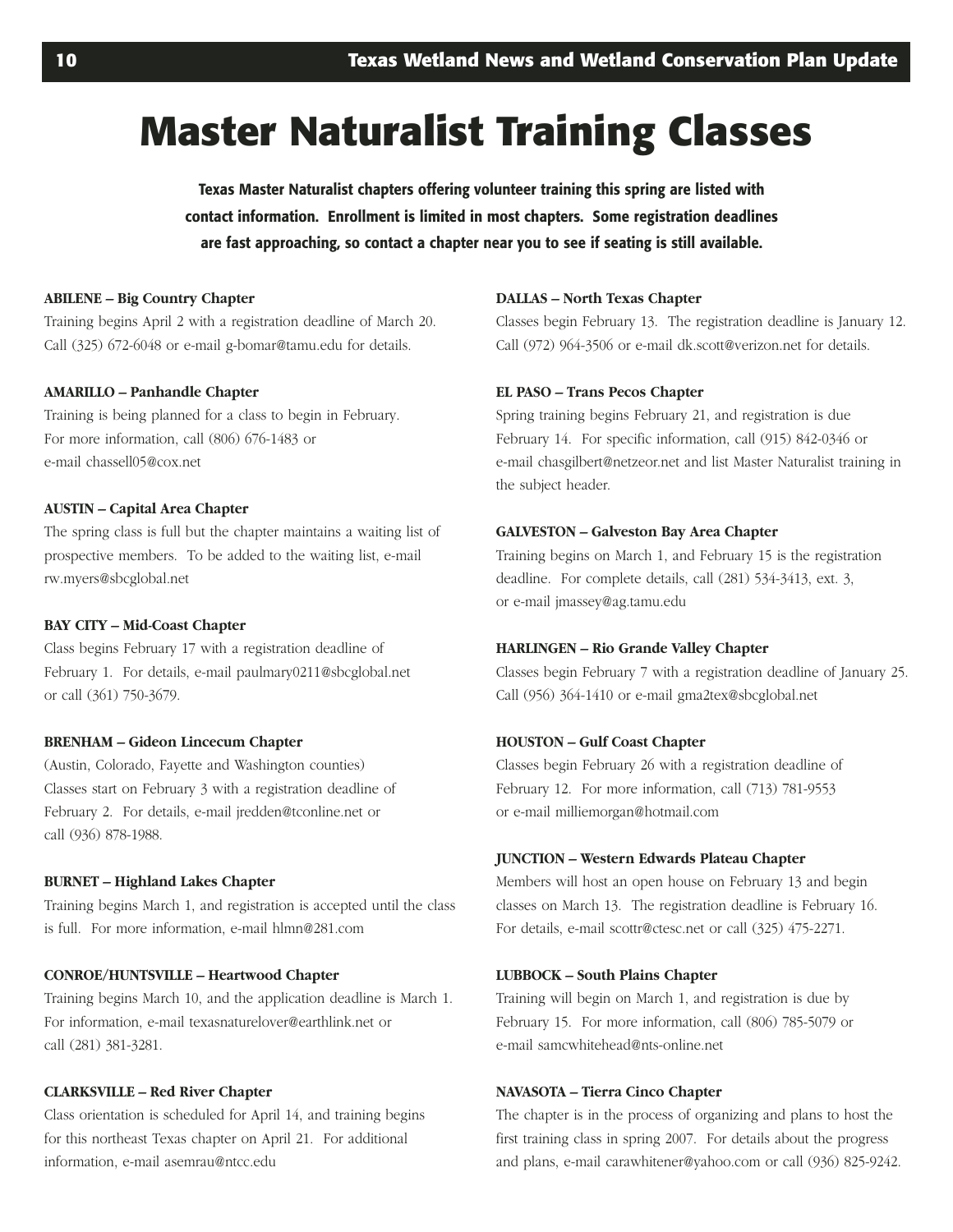# **Master Naturalist Training Classes**

#### **PLANO – Blackland Prairie Chapter**

The chapter is sponsoring an open house on January 31 and classes begin on February 14. Applications are due February 12. For complete details, call (214) 538-4444 or e-mail info@bptmn.org

#### **SAN ANTONIO – Alamo Area Chapter**

Classes start March 15 with a registration deadline of February 15. For information, call (210) 698-2397 or e-mail aamn@texas.net

#### **TYLER – East Texas Chapter**

Classes begin January 20 with a registration deadline of January 6. For details, call (903) 566-9394 or check the Web page at: **www.woodduck.org**

#### **WICHITA FALLS – Rolling Plains Chapter**

Training begins in March 20, and registration is due by March 9. For details, call Mark Howell at (940) 766-2383 or e-mail mark.howell@tpwd.state.tx.us

Texas Parks and Wildlife Department and Texas Cooperative Extension co-sponsor the Texas Master Naturalist Program statewide. For more information about existing chapters or forming a new chapter, contact: Sonny Arnold, Assistant Program Coordinator, 111 Nagle Hall, 2258, TAMU, College Station, TX 77843-2258 Call (979) 458-1099 or e-mail sarnold@ag.tamu.edu



### **WANT TO GET ON THE MAILING LIST?**

Send your name and physical mailing address to jennifer.key@tpwd.state.tx.us to receive *Texas Wetland News* twice a year free of charge.

### **HAVE AN ARTICLE YOU'D LIKE TO SUBMIT?**

If you would like to submit an article or announcement concerning wetland-related activities, initiatives, or workshops\* for the next *Texas Wetland News*, please e-mail the editor at: jennifer.key@tpwd.state.tx.us

\*Please note that the newsletter cannot include announcements of for-fee seminars or workshops for which Texas Parks and Wildlife Department is not a sponsor.

### **QUESTIONS OR COMMENTS?**

Your input is a valuable resource and we're always open to suggestions.

**Jennifer Key Inland Fisheries Division 4200 Smith School Road Austin, Texas 78744 jennifer.key@tpwd.state.tx.us**